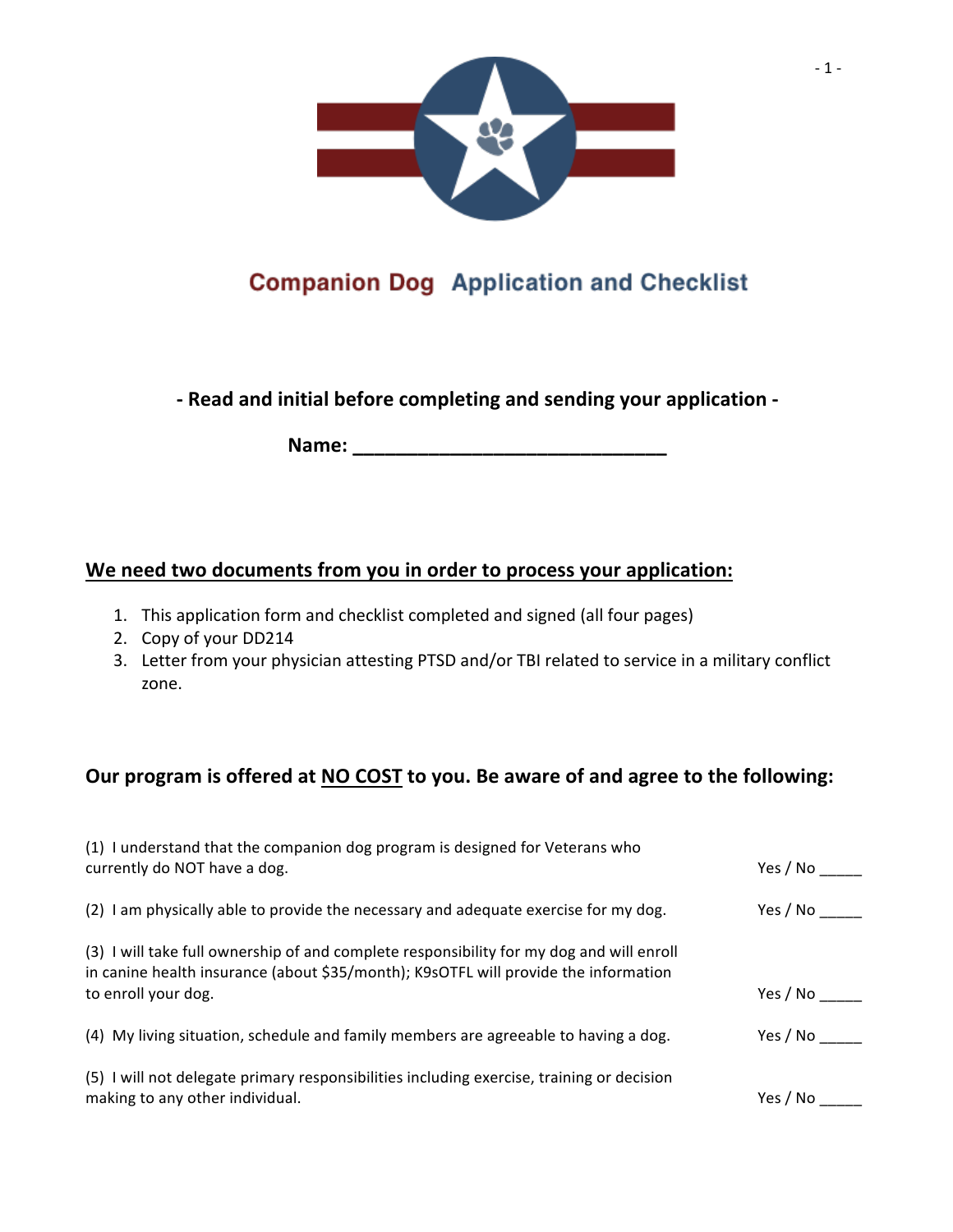| (6) I will accept the recommendation for what size, breed, type and temperament of<br>dog is most suitable for my individual situation.                                                                                                                                       | Yes / No             |
|-------------------------------------------------------------------------------------------------------------------------------------------------------------------------------------------------------------------------------------------------------------------------------|----------------------|
| (7) Cats, other animals and dogs sometimes don't get along. If conflict arises between<br>your future dog and existing animals, the existing animals need to be re-homed.                                                                                                     | Yes / No             |
| (8) Our program meets once a week for two training hours, at an agreed upon day, time<br>and location, for an average of 8 consecutive weeks. During that time, you need to train<br>with your dog at home at least two hours every day, and keep a training log.             | Yes / No             |
| (9) You cannot miss ANY of the weekly classes. In case of personal event or short term<br>illness you need to schedule a make-up class with our trainers. Any make-up classes<br>become your financial responsibility.                                                        | Yes / No             |
| (10) Our program is provided to you AT NO COST. You will be given every opportunity<br>to succeed. Failing the program due to not following instructions, not putting in the work,<br>or giving up will result in another Veteran not getting this opportunity. Are you fully |                      |
| committing to the requirements of our program?<br>(11) No weapons of any kind, alcohol or drugs are allowed during training sessions.                                                                                                                                         | Yes / No<br>Yes / No |

| Name: | Signature:<br>. . | Date |  |
|-------|-------------------|------|--|
|       |                   |      |  |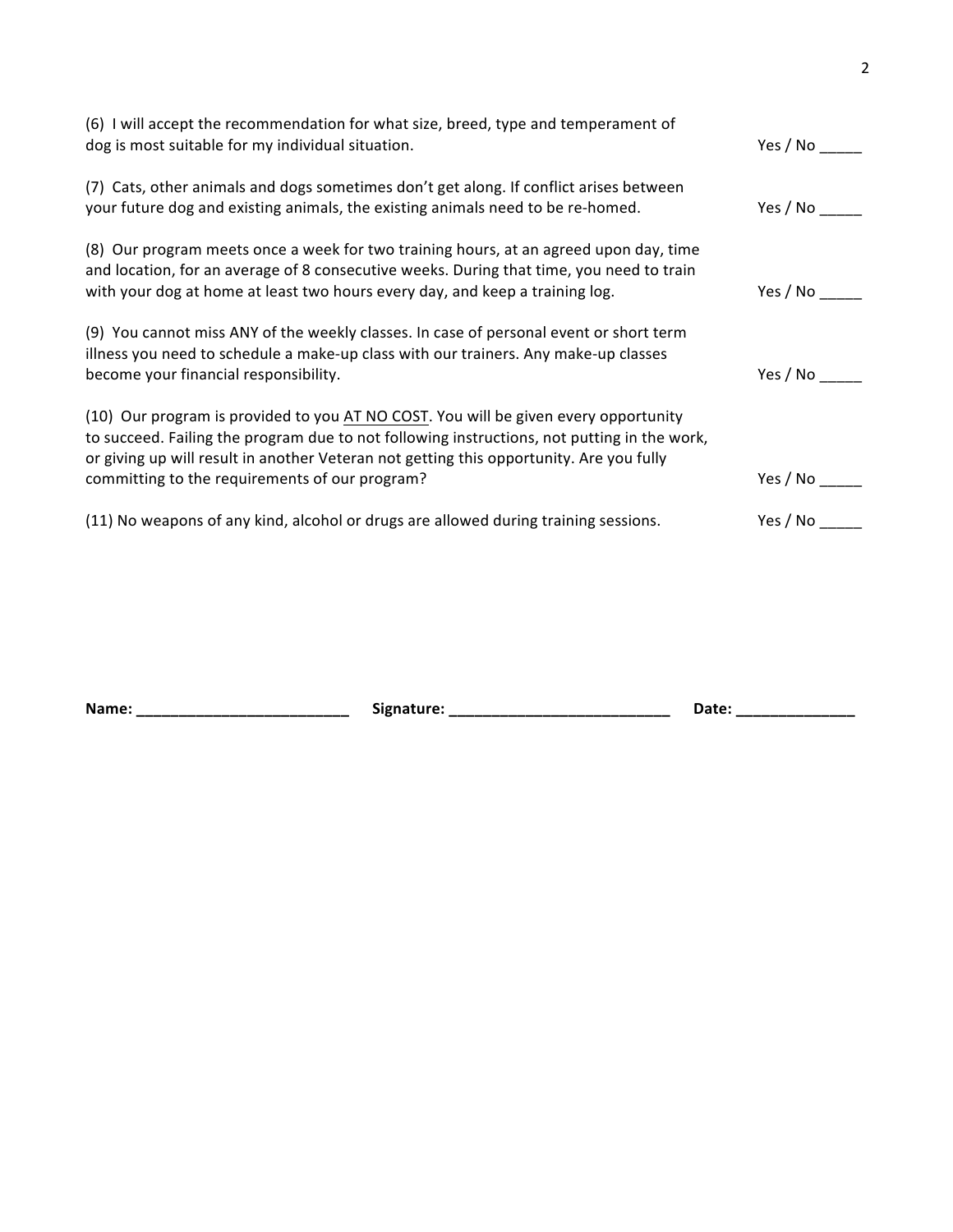

#### **Companion Dog Application**

| <b>Full Name:</b> | Date of Birth: |  |
|-------------------|----------------|--|
| <b>Address:</b>   |                |  |
| E-mail:           | <b>Phone:</b>  |  |

**Best way and time to contact you:**

# **Questionnaire**

| 1. Are you a military Veteran?                                                       | Y N |  |
|--------------------------------------------------------------------------------------|-----|--|
| 2. Have you been diagnosed with PTSD and/or TBI?                                     | Y N |  |
| 3. Is your condition related to service in a military conflict zone? Y N             |     |  |
| 4. Describe your living situation, <i>i.e.</i> house, apartment, yard, surroundings: |     |  |

5. Are you working? If yes, briefly describe what you do and your hours: